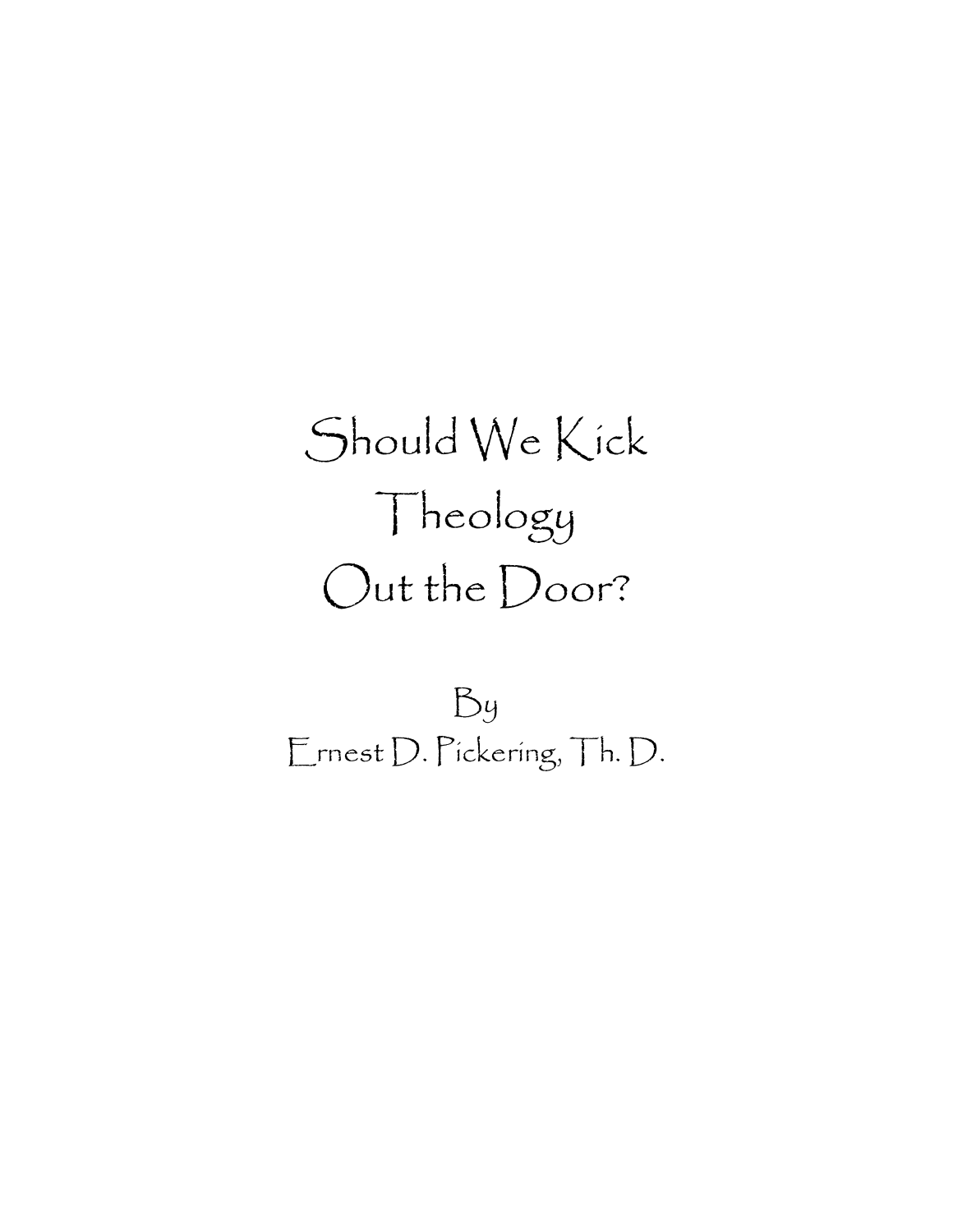### **SHOULD WE KICK THEOLOGY OUT THE DOOR?**

## **Ernest D. Pickering, Th.D.**

"Boy, it looks like these fellows want to kick theology right out the door," commented a young pastor as he completed his reading of one of the latest volumes on church growth.

Theology has fallen on bad times. A few years ago an enthusiastic and bubbly pastor from a neighboring church visited the office of our Christian school administrator. Dropping himself into a chair, he fell into conversation. Commenting on the various viewpoints of the different denominations, the pastor stated, "What we ought to do is forget all this theology stuff. We ought to just concentrate on loving Jesus."

The above comment well summarizes the thinking of many contemporary Christians and, sadly enough, Christian leaders. They want to concentrate on the emotional and inspirational aspects of the Christian faith and minimize doctrinal differences.

Because it seems to be a spiritual approach to vexatious problems, many lay people have been caught up in this viewpoint. Pastors who seek to preach on theological truths often find themselves opposed by their people. It reminds me of a dear brother in one of my congregations years ago. He remarked, "You preach too much on theology. You ought to give more devotional messages, like from the book of Romans." A few devotional thoughts from the greatest theological treatise in the Scriptures!

Why bother with theology? This good question deserves an answer.

**The "down-home" theology of everyday life.** Janet was puttering around in her flowerbed, and from behind her came a voice.

"Hi, I'm Marge, your new neighbor. Won't you come over and have a glass of iced tea with me?"

Janet was only too glad for a little break from her arduous labors and she consented. Soon they were seated in the cozy kitchen, sipping their tea. On the table was a book entitled *The Book of Mormon.* Janet had heard of this book. Other conversation revealed that Marge and her family were members of the Church of Jesus Christ of Latter-Day Saints, otherwise known as The Mormons.

"You know," Marge said, "Mormons are Christians too."

"Well," Janet replied, "what do you believe about the Lord Jesus Christ?"

"Oh, He was a good man and a great teacher," was Marge's response. "Of course, He was not God as some churches believe, but it is not necessary to believe He was God."

Janet scurried about in her mind to come up with a proper reply. She had always felt matters of this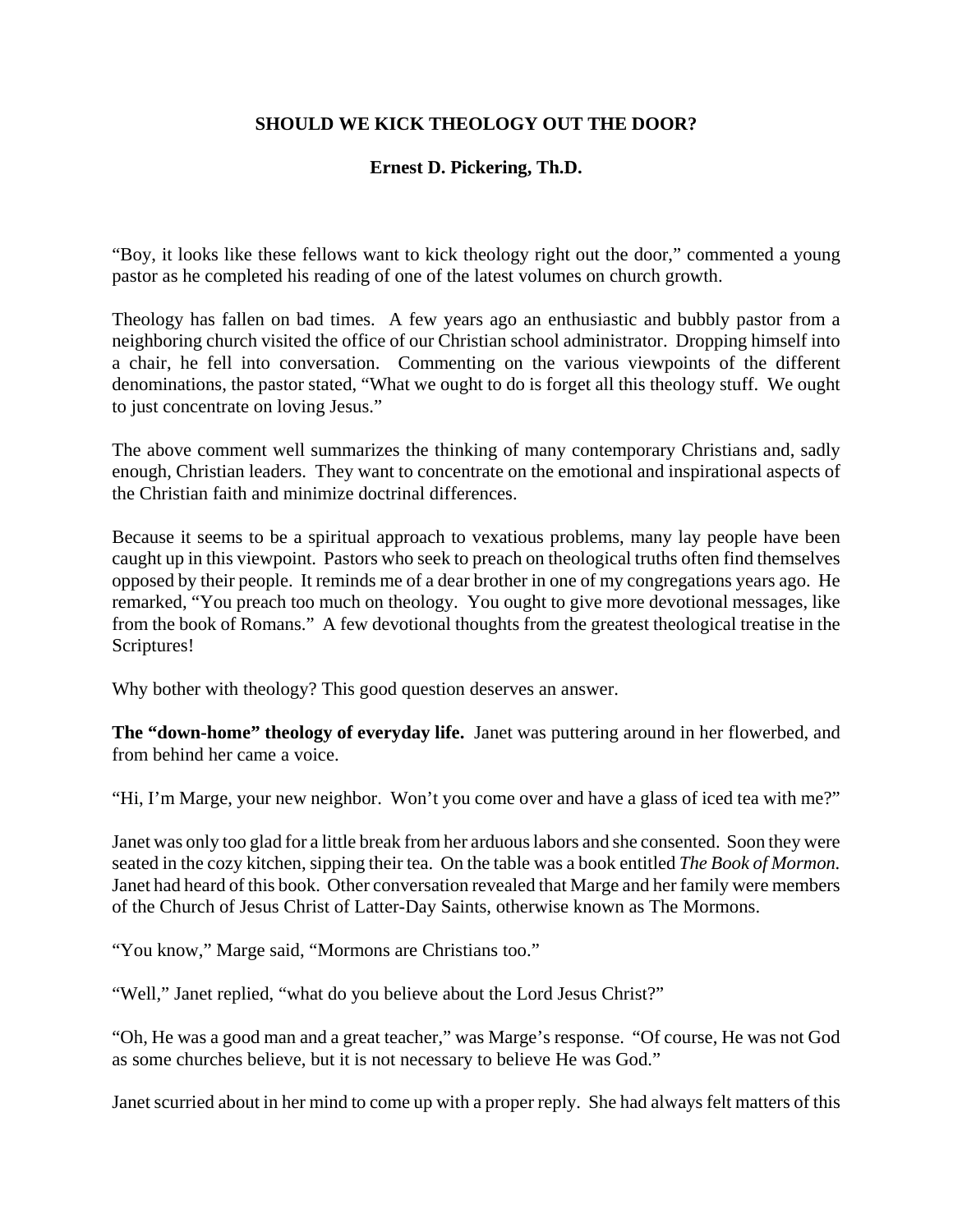sort were the dominion of the men and pastors of the church. It should not concern housewives such as she was. However, she longed to say something helpful from the Bible but did not know what to say. She recalled Bible passages she had heard her pastor cite, proving Jesus was the Son of God. At this moment, she could not remember any of them. Her meager knowledge of theology had failed her.

Matt munched hard on his sandwich while he contemplated a possible answer to his friend's inquiry. The lunch companion, he had just discovered, was an advocate of the New Age philosophy. New Agers do not believe in a personal God but find God within themselves.

"What do you guys believe about God?" his friend asked. Matt, who had confessed earlier that he was a member of a fundamental Bible-believing church, searched his mind, thinking about this question. Matt remembered that his church had recently offered a course in Theology Proper: the Doctrine of God. To his shame, he had declined to enroll. Theology, in his estimation was dry, dead, and cold, with little practical value. Now he fervently wished he had taken the classes. It was embarrassing that he could not present a simple biblical reply to his friend's question. His sandwich seemed to lose its taste, and he only wished the lunch hour would soon be over.

Jeremy sat in the van with the other members of his high school basketball team as they rode down the turnpike to the gym where they would be playing their game that night.

"Hey, Jeremy," asked Tom, "aren't you one of those Christians? I've been wondering if the stuff they have been teaching about evolution in our science class is really true. What do you think?"

There it was! Right out of the blue! The question presented a wonderful opportunity for Jeremy to tell about the Creator of the universe and His love for man. But Jeremy had never paid too much attention to his youth pastor, who had tried to instruct them in such matters. His mind was always drifting toward the basketball court, his girlfriend, or what he was going to have for lunch. He wished now he had paid more attention. He found himself stuttering and stammering in answer to Tom's question. He was unable to seize the opportunity God had given him.

Many Christians have the notion that theology is for the classroom, the intellectually elite, the professors, theological students, and the pastors. Average believers do not see the practical benefit of theology. In this, they are greatly mistaken. Theology (systemized Christian doctrine) is an essential part of any believer's daily life.

Does the believer wish to pray? Then, knowledge of theology is necessary. While on earth, our Lord was asked by His disciples for instruction in prayer. He said, "After this manner therefore pray ye: Our Father which art in heaven, Hallowed be thy name" (Matt. 6:9). Notice that in this opening statement of what we commonly call The Lord's Prayer, there is considerable theology. God is assumed to be a Person. He is holy. He is not a part of the universe but is a separate entity. He rules over all. He is sovereign. One will note by studying the great prayers of the Bible that those who uttered them, knew the things of God and had knowledge of the character and purposes of God. They knew theology.

As illustrated above, effective witnessing is dependent upon a knowledge of theology. Even to give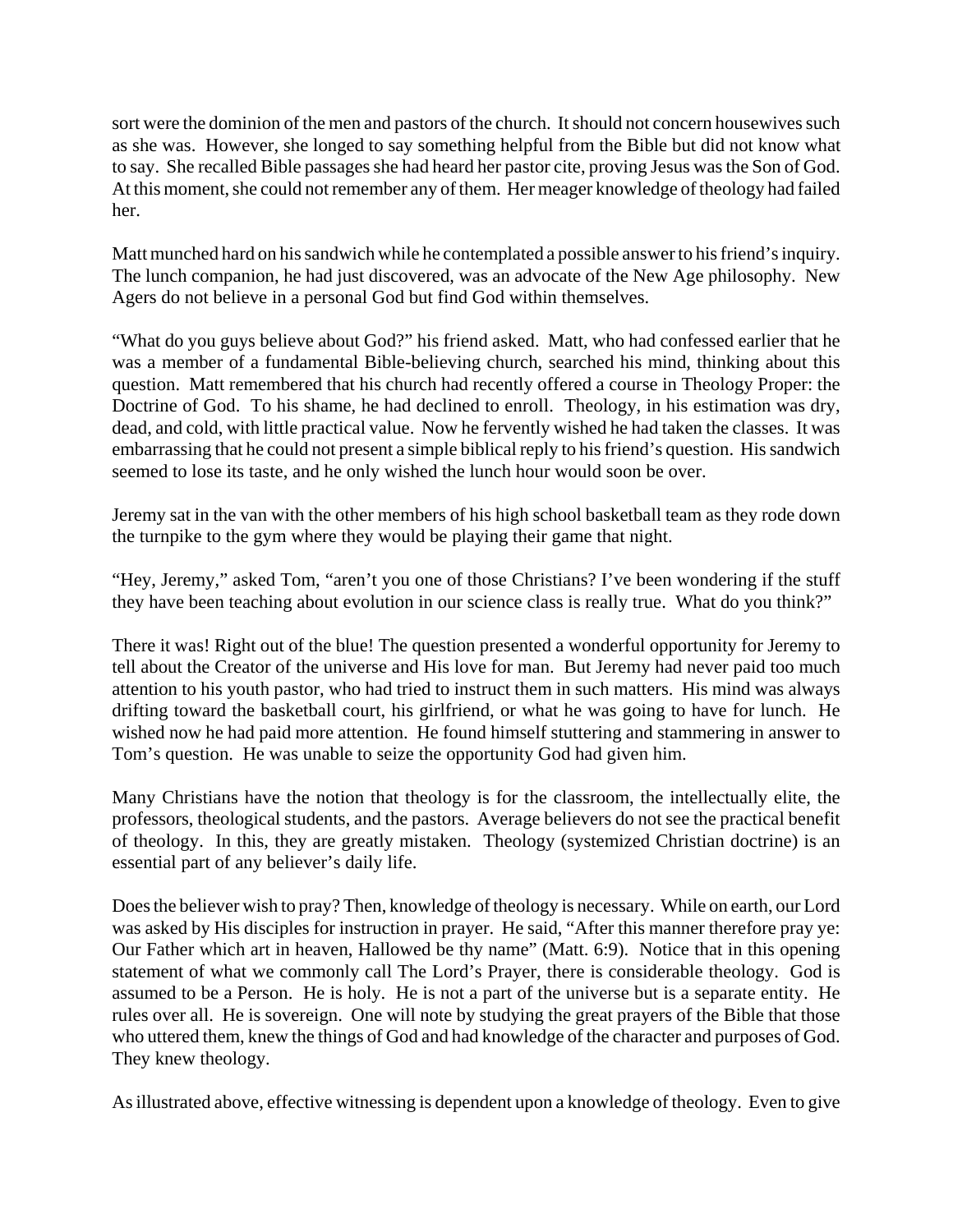the simple plan of salvation requires a knowledge of theology. The atoning work of Jesus Christ, which is at the heart of the Gospel, is a great theological truth in itself.

Does not a Christian need daily comfort from the Lord in the midst of trials and tribulations? A deep, certain, and biblical knowledge of God, His character, and purposes is essential for the believer to have victory in the hour of trial. Many centuries prior to Christ's coming to earth, Job, beset with many trials, evidenced a tremendous knowledge of theology. In Job 13:15, he cried triumphantly, "Though he slay me, yet will I trust in him." And again, in the midst of tremendous physical and emotional pressure, Job said, "But he knoweth the way that I take: when he hath tried me, I shall come forth as gold" (Job 23:10).

The Christian needs daily guidance from the Lord. In order to obtain this, he must have a biblical understanding of God and His ways. He must be acquainted with theology. "He leadeth me," said the great psalmist David (Psa. 23:2). Surrounding this certain acknowledgment, however, requires knowing a great deal of truth about God. David did not make this utterance without a full knowledge of the Lord Jehovah, Who was his daily Shepherd.

Theology is for the workplace. It is for the housewife. It is for the student. Theology is the study of God and His works. No believer can afford to neglect it. It is vital to the triumphant Christian walk.

#### THEOLOGY DEMOTED

Theology has taken a backseat in recent years. It has been treated as a naughty child, a chief disrupter of the unity of the Church. Once, theology was known as the "Queen of the Sciences." The queen has been dethroned in the minds of many. In some theological seminaries, where men are trained for the ministry, theology no longer has the preeminent place it once held. The number of required theology courses has been decreased in order to make way for the "how to" courses that are supposed to be more practical. In Sunday school and local church Bible institutes, the course "How to Overcome Discouragement" will be crowded with students, while the course "The Doctrine of Sanctification" will have a few hearty students in attendance.

For a glimpse into the mind of a contemporary Christian, take a walk through a Christian bookstore. You will observe many volumes on personal relationships, how to raise your children, how to get along with your spouse, how to improve your self-image, and how to have victory over various and sundry psychological problems. Volumes on Christian doctrine and theology will be crowded on a few small shelves in a remote part of the bookstore. When asked to explain this, a Christian bookstore manager stated, "We feature what the public wants. People do not want books on doctrine; they want self-help books."

Why has theology lost her crown? Certainly one of the evident reasons is because our current Christian society is enamored with the study of personal relationships rather than objective truth. This reflects the trends in our secular society. The emphasis is on how to get along with people. Few seem to recognize that the more knowledgeable one is about God and the more deeply does one love Him, the better one will be able to handle relationships with others.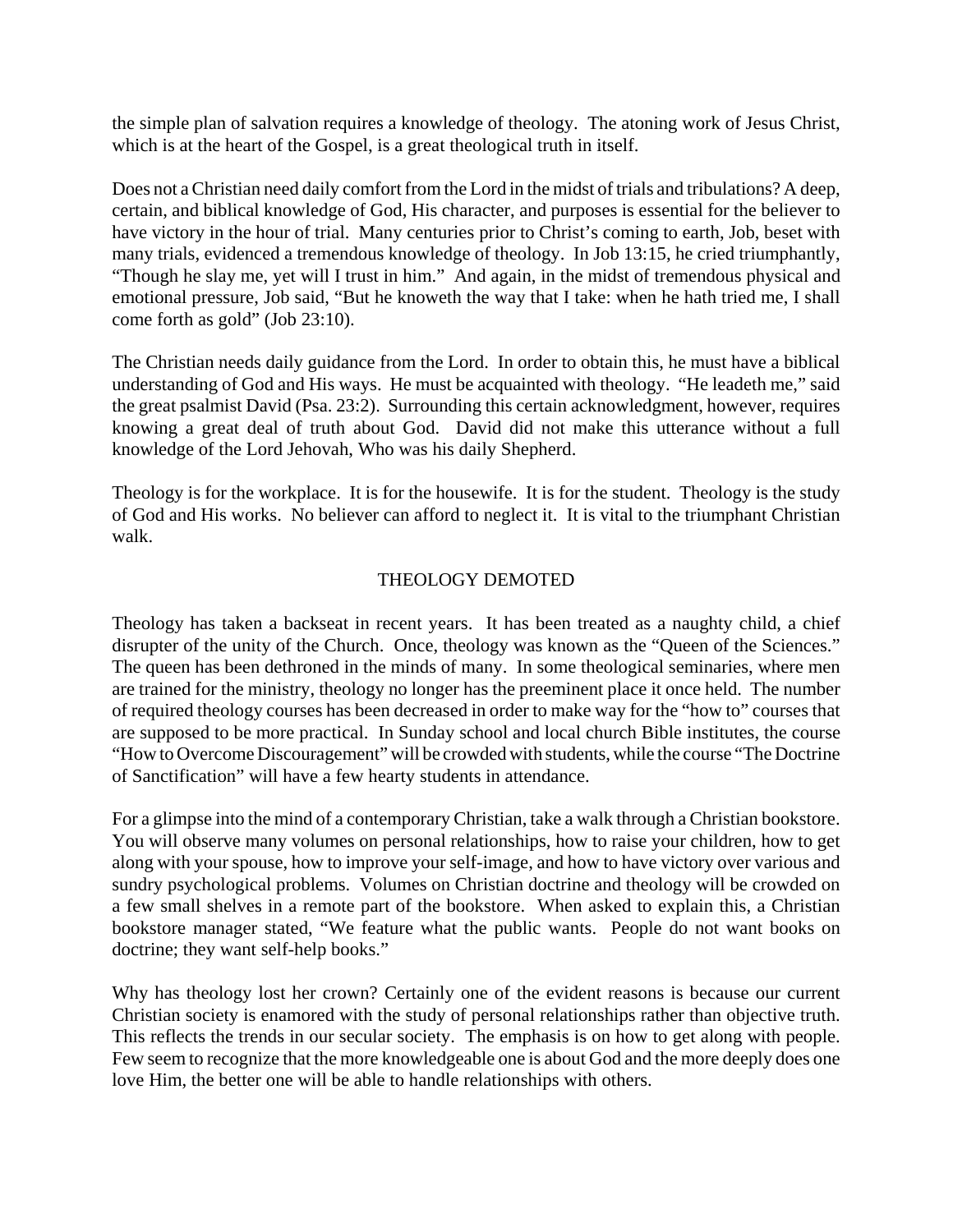The tremendous emphasis upon feelings in our society militates against appreciation for objective theological truth. The question at hand is not "What are the facts?" but "How do I feel about this issue?" Major life decisions are made on the basis of feelings rather than fact. This approach was initiated by Satan in the Garden of Eden with the first couple. Eve, in viewing the forbidden fruit, had good feelings about it. In Genesis 3:6, Eve "saw that the tree was good for food and that it was pleasant to the eyes." Following her feelings instead of God's specific word, the verse goes on to say, she "took of the fruit thereof, and did eat." Adam followed her in disobedience and thus the whole human race was plunged into sin. Eve set a pattern that many follow today.

**The reaction against dogmatism.** Ours is a day in which dogmas, especially religious dogmas, are heartily disliked and rejected by many. The term *dogma* implies fixed truth, something that is unchangeable. Its concepts are contrary to the modern mind. This is a day when everyone must be "open" to all viewpoints. According to some, no viewpoint has the right to say that it alone is truth. Systematic theology sets forth propositions as divine truth and thus, fixed and certain. Man, with his evolutionary concept of truth, is not in harmony with this approach, thus, the current antipathy to theology as a whole. Bible-believing Christians, however, must always remember that the church is the "pillar and ground of the truth" (1 Tim. 3:15). Christ declared that He is "the truth" (Jn. 14:6). Our Lord also declared, "Thy word is truth" (Jn. 17:17). The Christian faith is not one of a number of viable religious systems from which man may pick and choose as they desire. It is the **only** system of divine thought.

**A threat to Christian unity.** The growth of the ecumenical emphasis has become a menace to traditional Christian theology. Historically, Christian theologians have set forth what they felt to be the teachings of Scripture in a systematized form. This has naturally produced divisions, because not every theologian taught the same thing. While there was agreement on the basic truths of Christianity, there was disagreement on many other points. Presbyterians, for instance, taught a view concerning the government and ordinances of the local church different from that taught by the Baptists. Because of this, there arose Presbyterian schools and agencies and Baptist schools and agencies. The same was true with the other denominations. Many current church leaders are pushing an ecumenical agenda and making a strong plea for what they call "Christian unity." Hence they view theology as the culprit that produced denominational divisions in the first place. Their sentiments would be expressed by the old slogan found in the early ecumenical movement: "Doctrine divides; service unites."

**Emphasis upon emotions rather than intellect.** Many view theology as cold, hard, and overly intellectual. It is the opponent, they think, of a warmhearted, personalized, and caring Christianity. Those who are concerned about doctrine are supposedly not concerned about people. In reply, it should be noted that it is always possible to go to extremes. The Bible is a balanced Book, and the Christian should be a balanced person. There is a place for both the head and the heart. As our Lord walked with the disciples on the road to Emmaus following His resurrection, "beginning at Moses and all the prophets, he expounded unto them all the scriptures" (Lk 24:27). He thus instructed their minds concerning His truths. After He departed from them, their comment was, "Did not our heart burn within us, while he talked with us by the way, and while he opened to us the scriptures?" (Lk. 24:32). Our Lord's instruction contained the balance between the head and the heart that should be our goal.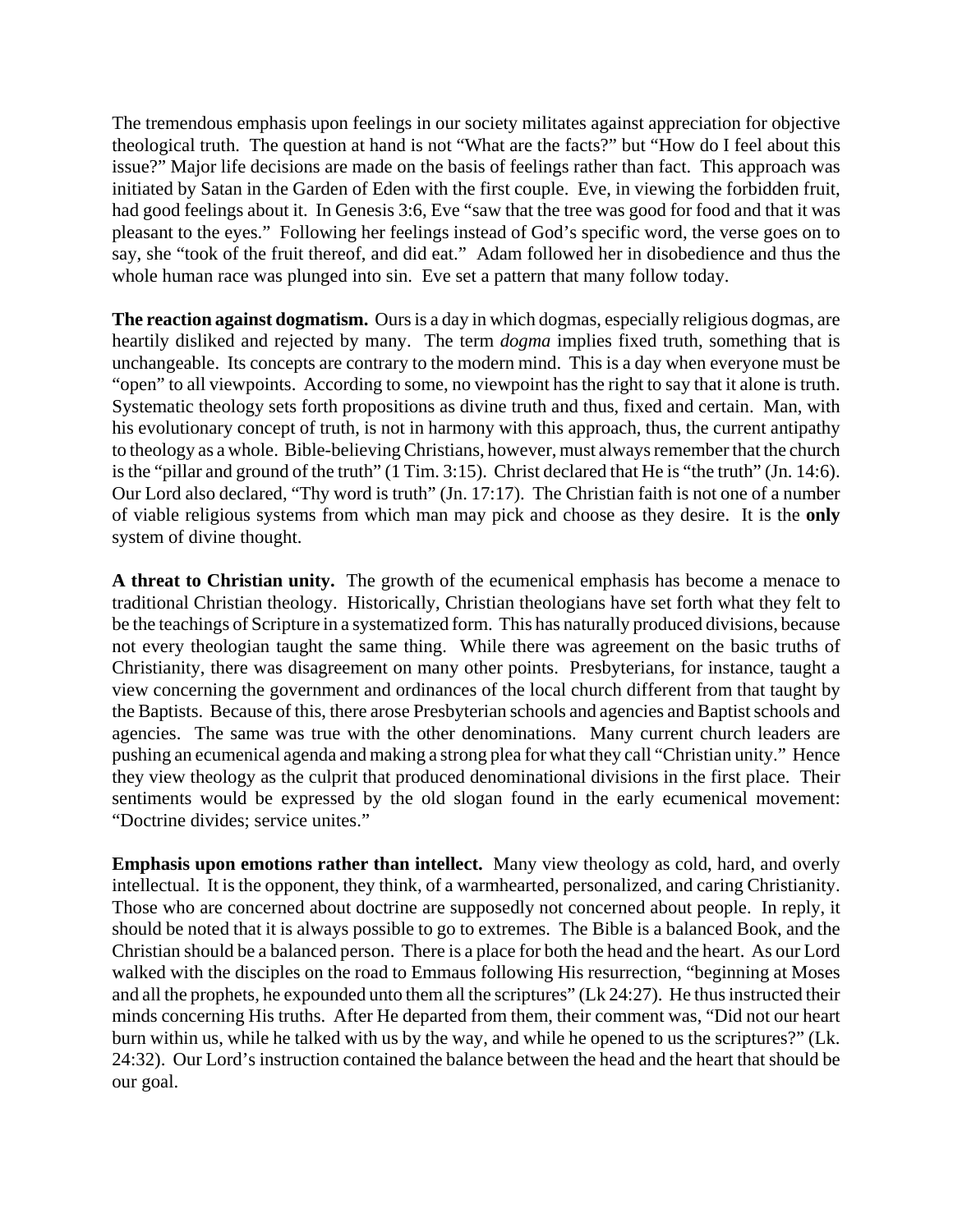In recent years, particularly with the rise of the charismatic movement, there has been a rush to a more emotional type of worship. Carried along with this emphasis, many believers are more concerned about "feeling good" than they are about "thinking right." They measure the success of their worship experience not by whether what they have seen and heard is in accord with God's written Word, but rather by whether it has made them "feel good." Many things, however, may make us "feel good," but they may not be scripturally true. The early Christians emphasized the truth of Scripture rather than their personal experience. The Bereans "received the word with all readiness of mind, and searched the Scriptures daily, whether those things were so" (Acts 17:11).

**The requirement to think.** A study of theology requires the use of the mind. It requires careful thought and meditation. Regrettably, we are not living in an age of thinkers. Persons can sit in front of a television set for hours, watching the inane junk that passes for entertainment and never once have to think. We have raised a generation of people attuned to entertainment instead of thought. The study of theology requires thought.

It, therefore, is repugnant to some who flee from the suggestion of such a thing. However, what greater occupation can we engage in than that of thinking about God and His works?

Paul exhorts us to "seek those things which are above" (Col. 3:1). In other words, we are to think about God and His Christ. We are to be theologians.

The church suffers from a lack of sound theology. Pastors preach little doctrine. The reason may be that they feel it will alienate people and empty their pews. Comparatively few lay people energetically pursue the study of theology. Thus they are bereft of the help they need to face the buffetings of life. They also have become prey to and are "tossed to and fro, and carried about with every wind of doctrine" (Eph. 4:14) that blows about so freely.

We need to put the crown back on theology and seat her upon her proper throne. We need a revival of hunger and thirst after the knowledge of the true and living God that will drive us to a study of His Person and work. We need to return to a strong and vigorous study of theology and once more to make it the "Queen of the Sciences." Christ said "thou shalt love the Lord thy God with all thy heart, and with all thy soul, and with all thy mind" (Mk. 12:30). A Spirit-controlled mind will guard the believer from untheological emotional excesses.

#### WHY STUDY THEOLOGY?

"Theology is such a bore," said Joanne, as she munched her ham sandwich. It was a beautiful spring day, and some Christian students at the local university were seated on the campus lawn in between classes eating their lunch.

"I know it," said Barry as he fetched a cookie from the recesses of his lunch box. "Jay asked me the other day if we ought to try to have some theological discussions at our next monthly meeting. I told him I didn't think so. If we start discussing things like that, we will drive everyone away."

"Yeah," Rose chimed in, "some people get all excited about how the angels operate, but they can't seem to get along with one another. We need to put the practical first."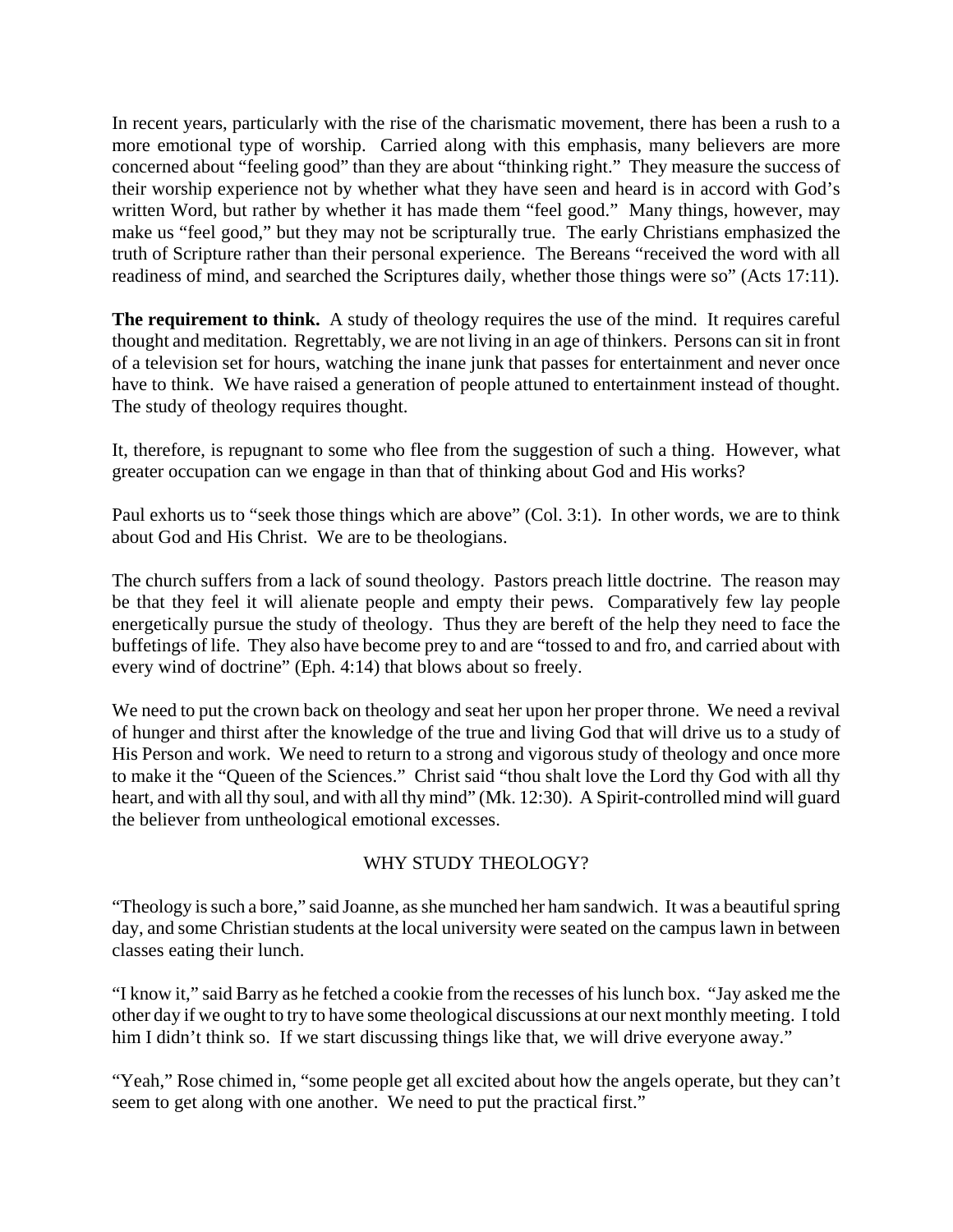Sipping his coke, Jeff put in his two cents by saying, "I like the way we have our meetings now, with a lot of choruses with the drums and all. That's really exciting."

This conversation reveals many erroneous concepts Christians have concerning theology. It is high time we speak to some of these incorrect concepts and seek to dispel them. The word *theology* comes from two Greek words which literally mean *words about God.* The Greek word *logos* in the New Testament refers not only to the individual words used in conversation, but to rational discourse and to the organized way of communicating ideas.

Theology is "God talk." It is the study of God, His Person, and His work. A study of God is not reserved merely for the great intellectual, the dedicated scholar, or the pastor or the Christian leader. Every Christian ought to be involved in the study of God. There can be no greater pursuit for the human mind!

Why study theology? Is it important? Is it vital for the average Christian?

**The knowledge and appreciation of the true and living God.** Interestingly enough, the Bible does not begin with an appeal to human emotion. It begins with an objective theological statement concerning the nature and work of God. What more profound statement could challenge our minds than the opening proposition of Holy Scripture! "In the beginning God created the heaven and the earth" (Gen. 1:1). Here is a thought to ponder! Here is a message to challenge the greatest human intellect! The Bible begins with a majestic introduction to the Lord of the universe. It is a great theological statement and a foundational one.

It was from the depths of His heart that our Lord prayed for His people in John 17:3, "that they may know thee the only true God and Jesus Christ, whom thou hast sent." It is through the study of theology that one comes to know the true God. Systematic theology leads from one great truth to another and enables one to thus attain a complete knowledge of the Almighty. One cannot adequately serve a God Whom he does not know. One cannot love a God Whom he does not know. One cannot properly worship a God Whom he does not know. Theology is foundational to all these relationships with God.

Systematic theology, as its title indicates, systematizes all the biblical truths concerning the various aspects of God, His Person, and His work. We can come to a greater understanding and appreciation of our Creator and Heavenly Father. Without such a process, we simply have a jumble of unconnected facts rather than an orderly arrangement of truth.

**The development of an intimate knowledge of the Lord Jesus Christ.** Paul's great objective should be ours: "That I may know him, and the power of his resurrection, and the fellowship of his sufferings" (Phil. 3:10). But, as is well illustrated in this same book of Philippians, one cannot have an intimate fellowship with a person whom one does not truly know. In Philippians 2, Paul has given us a great theological statement concerning the Person of Christ. Having examined and contemplated the mysteries of the incarnation, Paul is now ready to adore that Incarnate One. Many today want to have a "worship experience" without the requisite theological knowledge that must accompany it. The Bible presents in detail the great facts concerning the Lord Jesus Christ: His preexistence, His virgin birth, His deity, His miraculous works, His vicarious atonement, His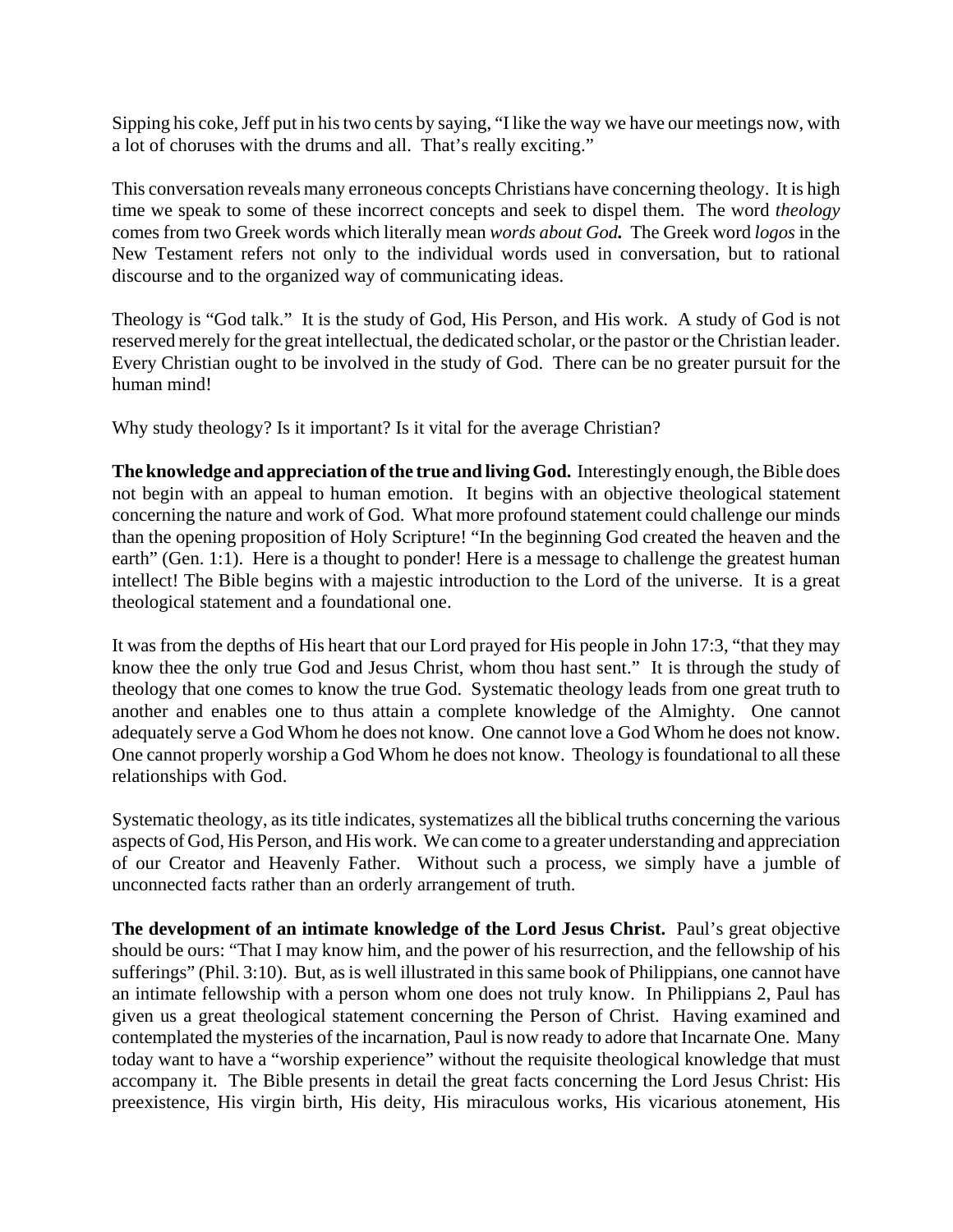triumphant resurrection, His high priestly ministry, and the promise of His glorious return. All of these subjects are theological in nature. They contain some of the most profound doctrine found in the whole Bible. There are many urgent theological questions that confront the one who studies Christology, the doctrine of Christ. To say that one is simply going to "love Jesus" without proper consideration of these tremendous doctrines is folly. One must know Who He is, what He has done, what He is doing, and what He will do in the future.

Jesus requested in His intercessory prayer, "that they may know . . . Jesus Christ, whom thou hast sent" (Jn. 17:3). The study of Christology is one of the most extensive of all theological studies.

**A grasp of the total redemptive plan that spans the ages.** God has provided a wonderful Savior and salvation for all mankind. The story of how God did this begins in the opening chapters of the Bible. It is concluded in the great chorus of hallelujahs in the book of Revelation. God's plan of salvation includes many aspects: election, atonement, justification, sanctification, and glorification, to mention a few. We often speak of the *simple plan of salvation*. We mean by this that God does not require complicated works on the part of the unbeliever to receive His mercy. Salvation is by grace through faith (Eph. 2:8-9) and thus is *simple*. However, in fairness, we must note that the plan of salvation is far from *simple* if comprehended in all of its various aspects. It ranges from eternity past to eternity future. When a sinner receives Christ as Savior, he does not grasp all the complicated theology that lies behind his redemption. Obviously, God does not require this. All God asks is that a sinner believe on the Lord Jesus Christ in order to obtain salvation.

However, as we grow in Christ and continue our study of His Word, we begin to realize all the great divine wisdom that planned and secured our salvation. This segment alone of divine revelation involves theological truth that can engage our hearts and minds for the rest of our lives. The more one understands the theological basis of salvation, the more one appreciates the Savior.

**Strength and maturity in the Christian faith.** Paul, in particular, complains often about the shallowness of the spiritual lives of believers. He says that too many are "tossed to and fro, and carried about with every wind of doctrine" (Eph. 4:14). False *winds of doctrine* blow unsteady Christians from their moorings. When learned scribes and Pharisees revealed doctrinal ignorance, Jesus declared, "Ye do err, not knowing the scriptures" (Matt. 22:29). Though they were professional students of the Word of God, they did not have their theology straight.

One wonders how supposedly solid Christians can go *haywire*. They will go on for years in a sound fundamental church, and then, perhaps suddenly, they will go off into a false cult or new evangelical church that is not doctrinally sound. I have noticed that many people go theologically "berserk" in the retirement sunshine of Florida or Arizona. Having been active in a solid fundamental church for most of their lives, they flee for retirement to the land of grapefruit and shuffleboard. However, somehow they fail to take their theology with them. They attend a nonfundamental church and do not seem to see any problem with it. People do this because they lack theological convictions. Many who are longtime members of a fundamental church do not really understand or, perhaps, do not fully embrace the theological teachings of that church. They attend there because their family has had a longtime association with the church, or because they like the pastor, have established friendships there, or for a variety of other nontheological reasons.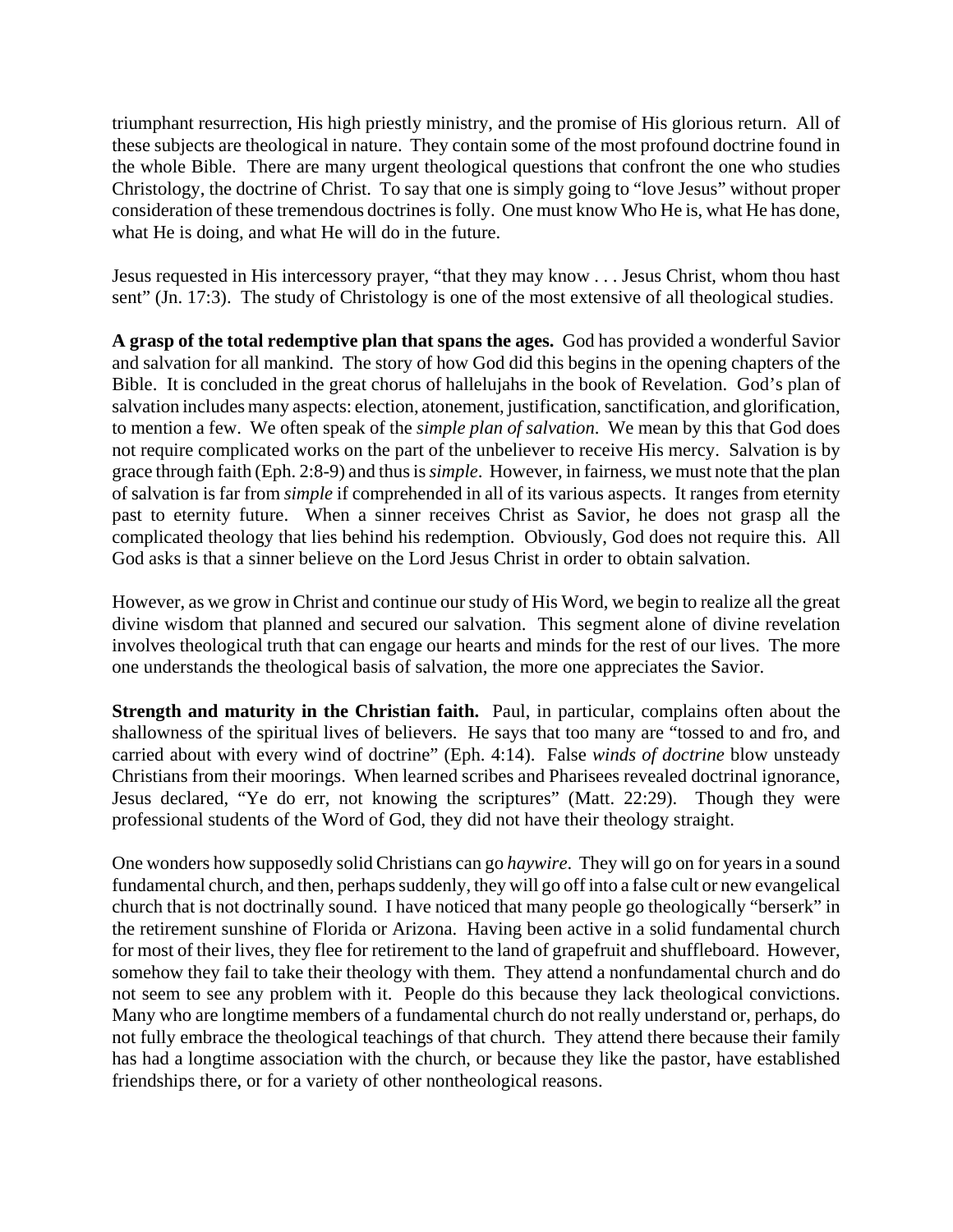The writer of Hebrews notes that believers to whom he was writing had been Christians for a long time and had "need that one teach you again which be the first principles of the oracles of God; and are become such as have need of milk, and not of strong meat" (Heb. 5:12). The *strong meat* to which he refers is solid, sound doctrine. It is the "meat and potatoes" of the Christian faith. That kind of spiritual nourishment produces people who can stand while the winds of doctrine blow about them. In 1 Peter 3:18, believers are encouraged to "grow in grace, and in the knowledge of our Lord and Savior, Jesus Christ."

**Protection against false doctrine.** Before the apostolic age was even completed, the apostle John was warning that "many false prophets are gone out into the world" (1 Jn. 4:1). In 1 Timothy 4:1, Paul declared that "in the latter times some shall depart from the faith, giving heed to seducing spirits, and doctrines of devils." Since the inception of the Christian church, Satan has sought to corrupt true Christian doctrine and continues to do so. These attacks upon sound doctrine come not only from theological liberals, but also from professed evangelicals. I have been in the gospel ministry for over fifty years. Within that span of time, I have seen attacks mounted from within the evangelical camp on the following doctrines:

- 1. The eternal Sonship of Christ
- 2. The necessity of salvation by faith alone
- 3. The pretribulation rapture of the church
- 4. Eternal punishment of the ungodly
- 5. The necessity of conscious faith in Christ in order to go to Heaven
- 6. The full and complete inerrancy of Scripture
- 7. The finality and sufficiency of Scripture

Sadly, when men arise with such teachings as these, they seem to find a ready ear among evangelicals. Without a doubt, this can be explained by the lack of theological knowledge prevalent among God's people. "My people are destroyed for lack of knowledge" (Hosea 4:6). More and more, people are becoming conscious of the necessity of maintaining good physical health. To have good health, one must have a good diet. Instead of a regular consumption of greasy fast-food items, one should be eating a more balanced diet, containing ingredients that would fight off diseases and infections and insure one of a longer and healthier life. So it is in the spiritual realm. Paul exhorts us to be "nourished up in the words of faith and of good doctrine" (1 Tim. 4:6). Too many believers are ill-nourished, lack depth, and especially are ignorant of great theological truth that would make them spiritually robust and able to withstand the encroachments of false teaching.

In 2 Timothy 1:13, Paul exhorts, "Hold fast the form of sound words which thou has heard of me" which is based upon apostolic teaching. The word *form* used here indicates there was a systematized pattern of theological teaching given in the early churches. His exhortation to *hold fast* indicates there are those who will try to take it from us. The lack of theological knowledge by believers is resulting in the weakening of the church.

**Each local church a bastion of theological truth.** In 1 Timothy 3:15, Paul, writing to his young friend Timothy, refers to the local congregation as "the church of the living God, the pillar and ground of the truth." The phrase *the truth* is used a number of times in the New Testament to refer to that collection of doctrines we refer to as "the Christian faith." If a local church is to maintain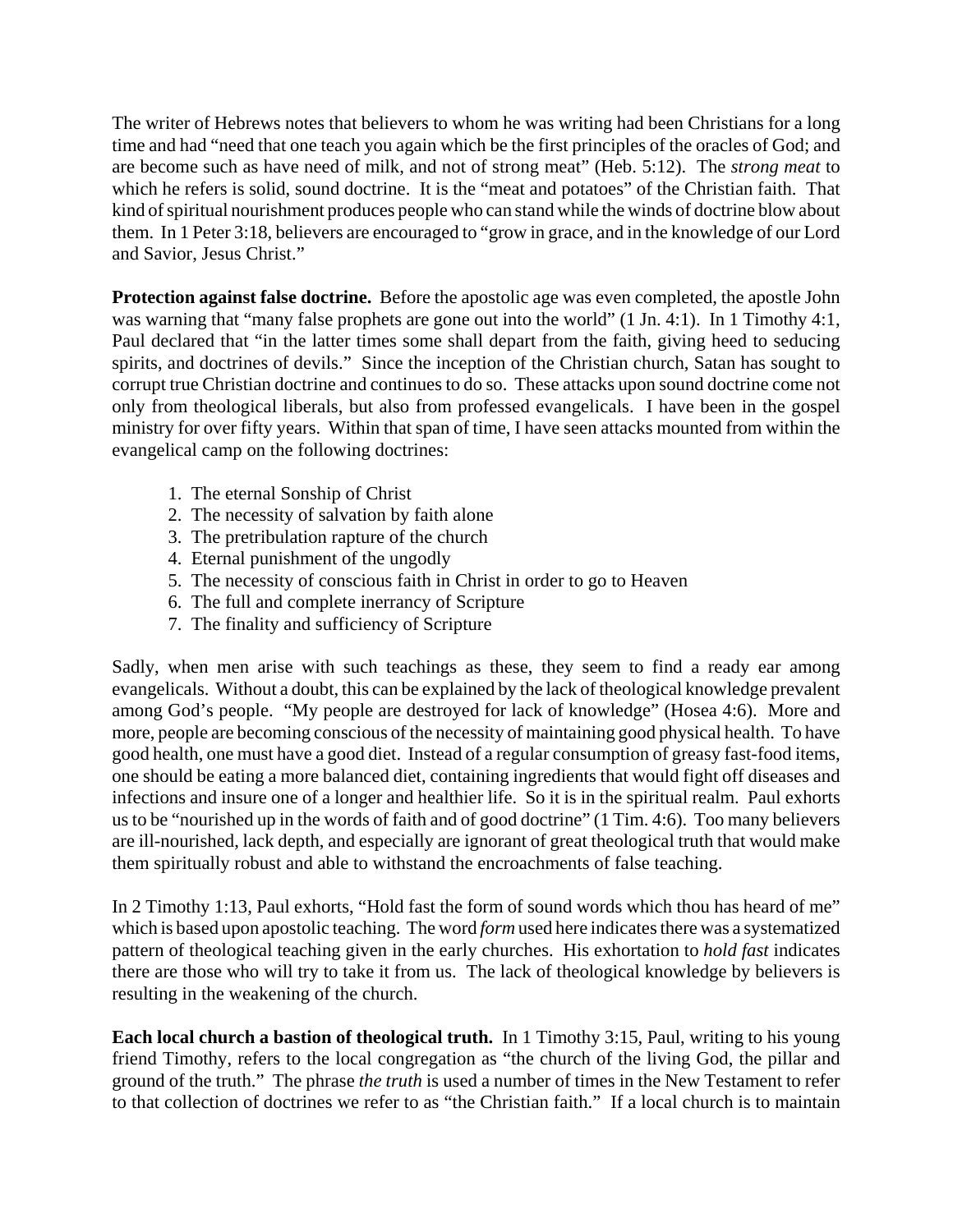that faith, it must have a consistent pulpit ministry that emphasizes biblical theology. The pastor is exhorted to teach sound doctrine. In recent years, pastors have neglected the teaching of this sound doctrine because they feel people do not wish to hear it. They are more concerned with gathering numbers than they are with preaching the whole counsel of God. Some churches are growing rapidly, but their people are virtually ignorant of basic elements of biblical theology. Preaching should not be geared to what people desire to hear. "For the time will come when they will not endure sound doctrine; but after their own lusts shall they heap to themselves teachers, having itching ears" (2 Tim. 4:3). Preaching is to be an exposition and application of sound, biblical doctrine.

Every aspect of the life and ministry of the local church should have a solid doctrinal basis. Children growing up in the church are to be taught the great doctrines of the faith. Obviously, this should be on the child's level of understanding. Ministries to teens should be more than just emotional hype. The church should be more than an entertainment center for teens. It should be the place where they get their feet set on the solid rock of doctrinal teaching. Nor should the music of the church be exempted from good theology. Often it is in the area of music where the greatest theological errors creep in. The rise of *Christian Contemporary Music* has become a menace to churches. Much of it was inspired and nurtured within the charismatic movement, with an emphasis on the emotional rather than the theological and intellectual. For centuries, church music has been authored by skilled and spiritually mature leaders of the church. Composers had knowledge not only of music but of theology. In recent years, youngsters with guitars have become the musical *gurus* for the church. The difference of product is noticeable. There is a vast chasm, for instance, between:

Oh I feel so good, I feel brand new. I am so happy that you feel so too.

and

Arise, my soul arise. Shake off thy guilty fears. The bleeding sacrifice on thy behalf appears. Before the throne my surety stands. My name is written on His hands.

Teaching theology should permeate the ministry of the local church in the pulpit, Sunday school, youth groups, music department, and every area of the church program. The local church should be a Bible institute in the sense that great doctrines of the faith are stressed.

**Motivation of the believer toward a life of godliness.** One of the most common objections to the study and preaching of theology is the complaint that it is "impractical." In the minds of many, there seems to be a dichotomy between theology and practical Christian living. Along with this, the perception on the part of some is that if one is theological in his orientation, he will not be evangelistic. Theology and evangelism have been put at odds with one another. Such thinking is certainly not scriptural. It is ludicrous to suggest that the study of God and His works will make one a less dedicated and fervent Christian. The knowledge of the living God and His works will only serve to enliven the life of the believer. The inspired apostle speaks of the "truth which is after godliness" (Tit. 1:1). The phrase translated *which is after* means *which leads to or results in* godliness. In other words, a knowledge of truth ought to lead to the practice of truth. Notice *the*